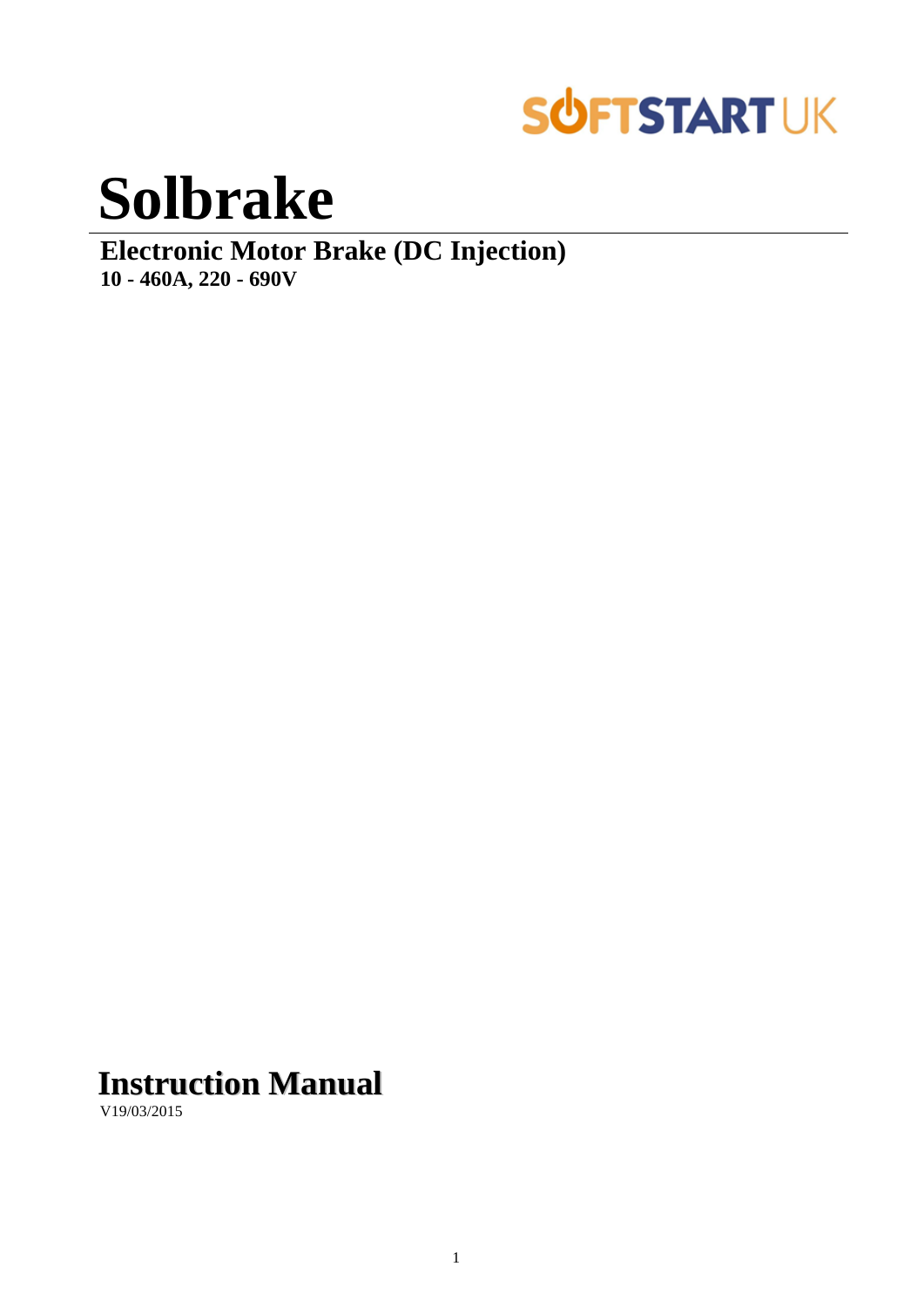# **Table of Contents**

| Page      | <b>Subject</b>                      |
|-----------|-------------------------------------|
| 3         | Brake selection                     |
| 4         | <b>Installation Notes</b>           |
| 5         | Mode of operation                   |
| $6-8$     | Wiring and operation                |
| 9         | Potentiometer settings and Start up |
|           | procedure                           |
| 10        | <b>Fuse Selection Table</b>         |
| $11 - 12$ | Dimensions                          |
| 13        | <b>Technical Specification</b>      |
| 14        | Ordering Information                |



- \* Read this manual carefully before operating the equipment and follow its instructions
- \* Installation, operation and maintenance should be in strict accordance with this manual, national codes and good practice. Installation or operation not performed in strict accordance with these instructions will void manufacturer's warranty.
- \* Disconnect all power inputs before servicing the Solbrake and/or the motor.
- \* After installation, check and verify that no parts (bolts, washers, etc) have fallen into the power Section (IP00).

# **ATTENTION**

- 1. This product was designed and tested for compliance with IEC947-4-2 for class A equipment.
- 2. The Solbrake brakes are designed to meet UL requirements
- 3. Use of the product in domestic environments may cause radio interference, in which case the user may be required to employ additional mitigation methods.
- 4. Utilization category is AC-53a or AC53b. Form1.
- 5. For further information see Technical Specification

# **WARNING**



- \* Internal components and P.C.B's are at mains potential when the Solbrake is connected to mains.
- This voltage is extremely dangerous and may cause death or severe injury if contacted.
- \* When the Solbrake is connected to mains, even if operation signal is disconnected full voltage may appear on Solbrake output.
- \* Unit must be grounded to ensure correct operation, safety and to prevent damage.
- \* Check that Power Factor capacitors are not connected to the output side of the Solbrake.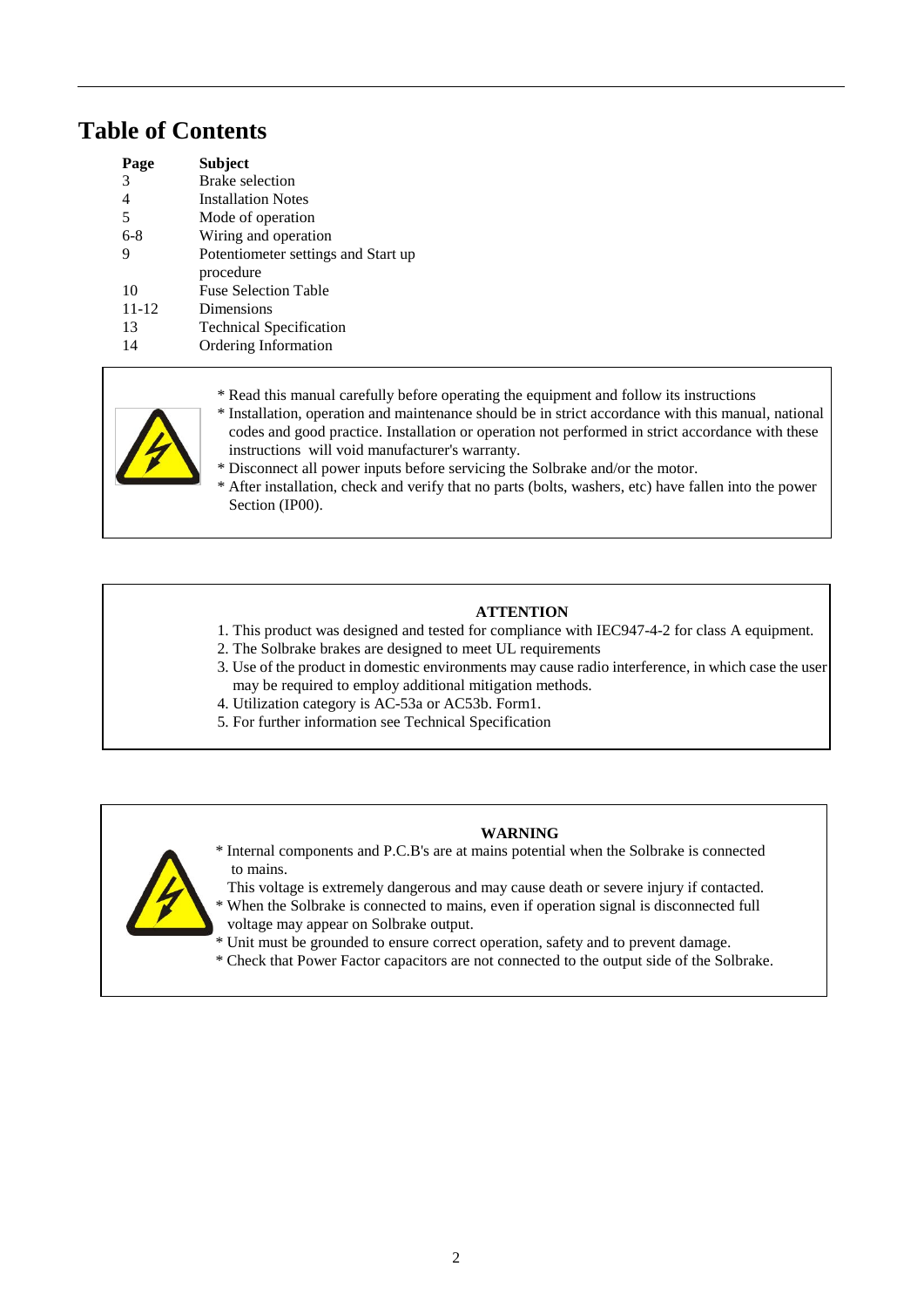## **General**

The Solbrake - Solid State Motor Brake provides fast, smooth, frictionless braking of three-phase squirrel-cage motors by injecting controlled DC current to the motor windings, after Mains contactor opened. This induces a stationary magnetic field, which exerts a braking torque on the rotor.

Stopping time can be similar to the time it takes to reach full speed on a Direct-On-Line starting.

Adjustable Braking Torque and Braking Time enable perfect matching of the brake to the driven load.

Automatic sensing System turns the brake off automatically when the motor comes to a full stop. This minimizes the motor heating.



## **Brakes ratings and Frame sizes**

| Max Motor<br>FLA (Amp) | Brake Type<br><b>FLC</b>        | Frame<br><b>Size</b> | Case<br>material |  |
|------------------------|---------------------------------|----------------------|------------------|--|
| 10                     | Solbrake 10                     | S <sub>B</sub> O     | PC/ABS           |  |
| 17                     | Solbrake 17                     |                      |                  |  |
| 31                     | Solbrake 31                     | Aluminum             |                  |  |
| 58                     | Solbrake 58                     |                      |                  |  |
| 105                    | Solbrake 105<br>SB <sub>2</sub> |                      |                  |  |
| 210                    | Solbrake 210                    |                      |                  |  |
| 310                    | Solbrake 310                    |                      | Metal            |  |
| 390                    | Solbrake 390                    | SB <sub>3</sub>      |                  |  |
| 460                    | Solbrake 460                    |                      |                  |  |

#### **Dimensions (mm)**

| <b>Size</b>      | Width | Height | Depth |
|------------------|-------|--------|-------|
| S <sub>B</sub> 0 | 45    | 75     | 105   |
| SB <sub>1</sub>  | 65    | 190    | 114   |
| SB <sub>2</sub>  | 154   | 280    | 160   |
| SB <sub>3</sub>  | 224   | 384    |       |

Select the brake according to the following criteria:

#### **Motor Current & starting conditions**

- Motor's Full Load Ampere (FLA) as indicated on its nameplate (even if the motor is not fully loaded).
- The Solbrake is designed for a duty cycle of 10% or less; e.g. 10 sec. operation, 90 sec. rest.

Duty Cycle - the ratio between operating time and

total cycle time (rest time + Braking time).

 Braking time Duty Cycle = -------------------------------- x 100  $(\% )$ Rest time + Braking time

#### **Note**:

If a higher duty cycle is required select a higher Solbrake type to allow enough brake time current.

#### **Mains Voltage (line to line)**

Thyristor's PIV rating, internal circuitry and insulation determines six voltage levels: Each brake is factory set for one of the following levels according to the Ordering Information.

| Voltage           | Tolerance   |
|-------------------|-------------|
| 230 V             | $+10$ -15 % |
| 400 V             | $+10$ -15 % |
| 440 V             | $+10$ -15 % |
| 480 V             | $+10$ -15 % |
| 600 V             | $+10$ -15 % |
| 690 V (210A-460A) | $+10$ -15 % |

Each brake is factory set for one of the above levels and suitable for 50 or for 60 Hz  $(\pm 5\%)$ .

#### **Options** (see Ordering Information)

For extended braking time **-** consult factory and provide the following information:

- Ambient temperature.
- Actual stopping current.
- Actual stopping time.
- Time interval between starts
- Load characteristics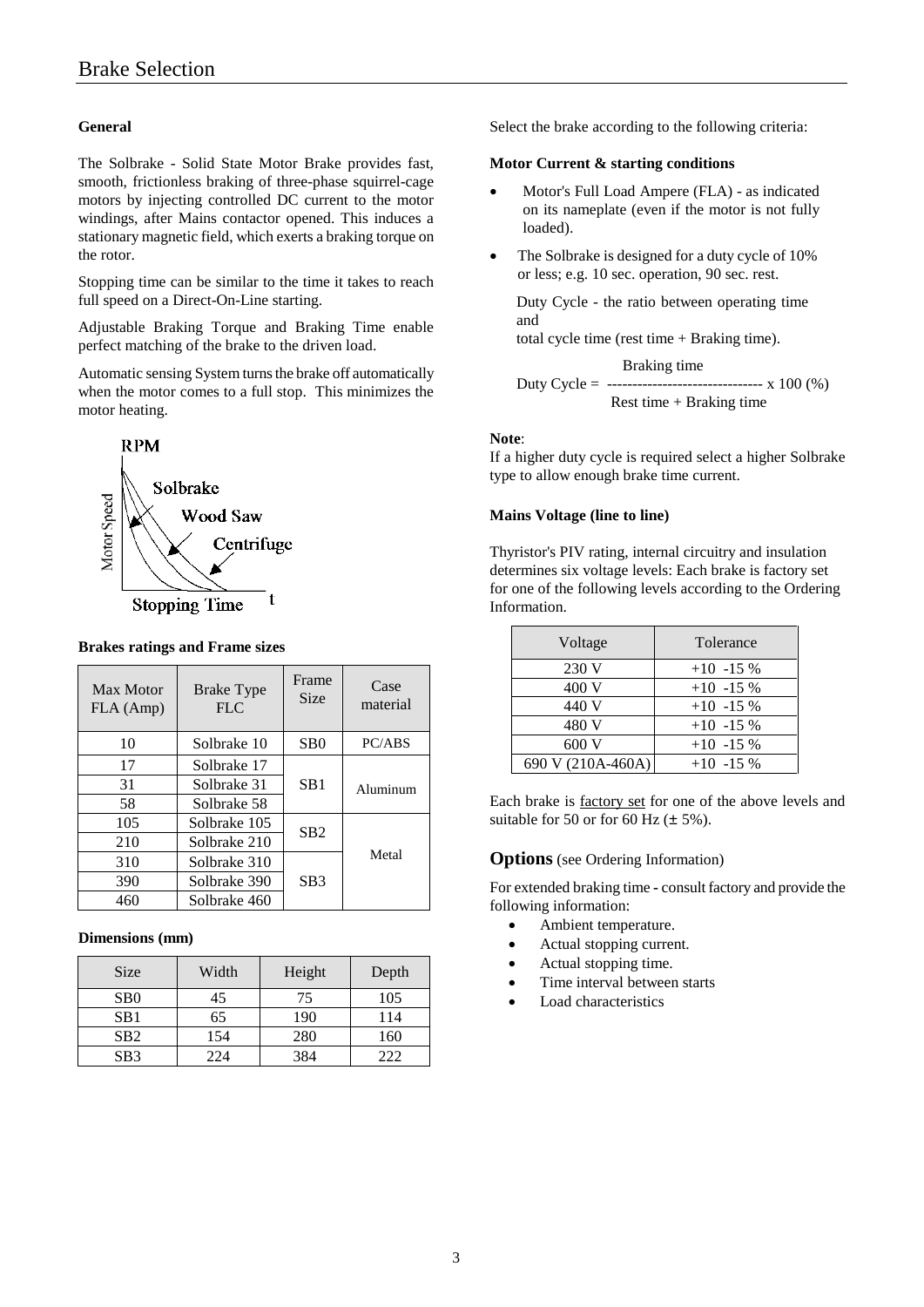## **Prior to Installation**

Check that Motor's Full Load Ampere (FLA) is lower than or equal to Solbrake Full Load Current (FLC) and verify that Mains voltage and frequency are as indicated on the Solbrake label.

# **Mounting**

- \* The Solbrake must be mounted vertically, allow space above and below the unit for sufficient airflow.
- \* It is recommended to mount the Solbrake directly on the rear metal plate for better heat dissipation.
- **\*** Do not mount the Solbrake near heat sources.
- **\*** Protect the Solbrake from dust and corrosive atmosphere.

#### **Temp. Range and Heat Dissipation**

The Solbrake is rated to operate over a temperature range of  $-10^{\circ}$ C (14 $^{\circ}$ F) to  $+50^{\circ}$ C (122 $^{\circ}$ F).

Relative non-condensed humidity inside the enclosure should not exceed 93%.

The average heat dissipation of the Solbrake depends on the Braking Torque setting and on the duty cycle.

Heating inside the enclosure can be reduced through the use of additional ventilation.

**Note:** The heat generated in the motor during braking is similar to the heat generated during starting. Therefore, high setting of the Braking Torque and/or a high duty cycle may require an external cooling fan for the motor. It is recommended to use temperature sensor in the motor which will allow restarting only after the motor temperature has reduced to an allowed level.

#### **Short Circuit Protection**

The Solbrake must be protected against short circuit by fast-acting fuses. Recommended  $I^2$ t values in page 9.

# **Transient Protection**

Line transient voltages can cause malfunctioning of the brake and damage to the SCRs.

When high transients are expected, an external protection should be used, (consult factory).

#### **Wiring**

Connections to  $L_1$ ,  $L_2$ , U, V should be done with full size power cables. Connections to terminals 1-6 and W are control wires size.

Do not connect two Solbrake brakes in parallel as they are not synchronized and will be damaged.

Mechanical and electrical interlock between Mains contactor  $C_1$  and braking contactor  $C_{\text{br}}$  must be installed to prevent both contactors from being closed simultaneously.

# **Solbrake Wiring**

The Solbrake (10-17) is meant for installation on a Din-Rail. See options list for other Din-Rail ratings.



## **Power Factor Capacitors**

Power factor correction capacitors must not be installed on the load side of the Solbrake. When required, capacitors should be installed on the Solbrake line side.

**Notes:**

- 1. The Solbrake uses Mains power to produce the braking torque. Therefore, a power failure or disconnection will disable the DC braking and the motor will coast to a stop without braking.
- 2. When required to stop a motor during a power outage, an electro-mechanical brake must be used.
- 3. The Solbrake cannot be used for continuous holding of loads, after motor had stopped. An electromechanical brake should be used for holding at stop position.

**Warning** Wrong connections of Solbrake line and load sides will cause damage to the brake and motor.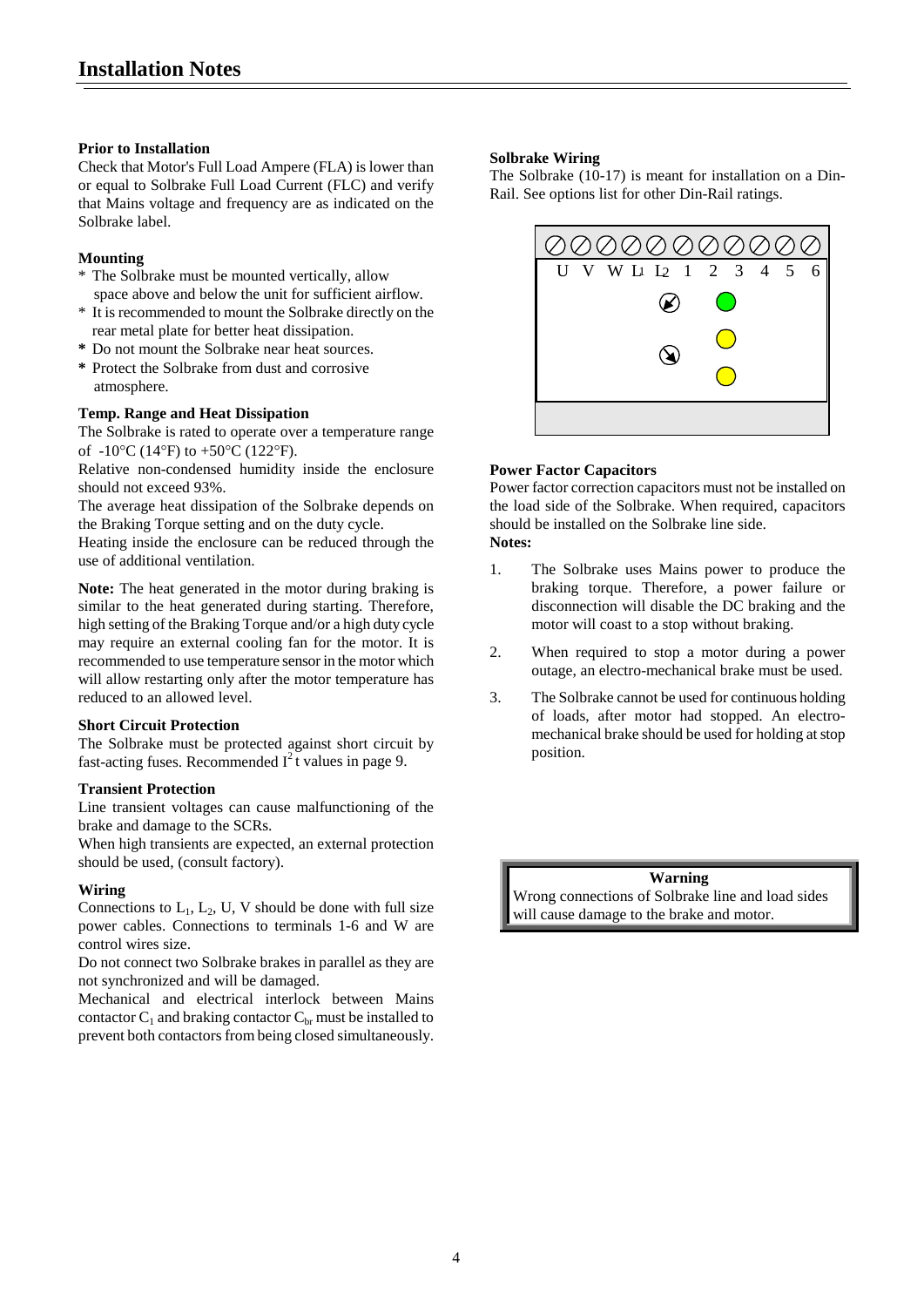# **Mode of Operation**

Stop signal opens motor contactor  $C_1$  that in turn initiates the closing of brake contacts  $C_{\text{br}}$ .

The Thyristor is switched on and fire (to inject DC current to the motor) after time delay, to induce the braking current.

The torque, which is a function of the DC current, can be controlled by the firing angle of the Thyristor. **Note:** there is a time delay between opening of one contactor and closing the other one to reduce the EMF. The time delay correlate to the size of the motor.

#### **Braking Time**

Braking time depends on the inertia, friction of the load, speed, and braking current. The required braking time is best established by practical experience.

The Solbrake offers two operating modes, Automatic and Manual. Selection between the modes is done by an internal dip switch.

| Dip sw. | <b>Operation Mode</b> |
|---------|-----------------------|
| On.     | Manual                |
| Off     | Automatic             |

It is recommended to use the Automatic mode (factory default setting) to reduce the braking time and minimize motor heating.

#### **Automatic operation**

DC injection duration is automatically controlled by the Solbrake. Injection ceases when Motor has come to a complete stop.

#### **Manual operation**

DC injection duration is according to the Braking Time setting on the front panel.



 $\overline{1}$   $\overline{3}$  10 Sec.

M

Restart Enable

DC Injection

Motor Stopped

Braking contactor Closed

#### **Notes**:

- 1. Motor heating during braking is similar to heating during Direct On Line starting. Therefore, always adjust for the shortest DC injection time duration.
- 2. In general, for improved braking process to be in effect, it is recommended to apply some minimal inertia on the motor shaft.

The Solbrake incorporates the following built-in time delays:



Where:

- $t_1$  Time delay between opening of motor's contactor  $C_1$ and closing of brake contactor  $C_{\text{br}}$  allowing motor's back EMF to diminish (see table below).
- $t<sub>2</sub>$  Time delay of 0.05 sec between closing of brake contactor  $C_{\text{br}}$  and initiation of DC current, to ensure that brake contactor does not switch DC current, enabling the use of regular AC contactor.
- $t_3$  In Auto Mode Enabling of DC current injection. In Manual Mode - time of DC current injection. Range: 1-10 sec.
- $t_4$  Time delay between end of DC current injection and opening of brake contactor  $C_{\rm br}$  to ensure that the contactor does not switch DC current, enabling the use of regular AC contactor (see table below).
- $t<sub>5</sub>$  Time delay of 0.2 sec. between opening of brake contactor  $C_{\text{br}}$  and enabling motor's restart.

#### **Approximate Time Delays (sec).**

| <b>Solbrake</b> | 10  | 17  | 58  | 105 | 210 | 390 |
|-----------------|-----|-----|-----|-----|-----|-----|
| U1              | 0.2 | 0.3 | 0.6 | 1.1 | 1.7 | 2.5 |
| t <sub>4</sub>  | 0.2 | 0.2 | 0.3 | 0.8 | 1.2 | 1.9 |

#### **Torque at standstill**

When required to maintain the DC braking current after the motor has come to a complete stop, set Auto/Man Dip Switch to On (Manual operation). Set Braking Time to a longer time than it takes the motor to come to a complete stop.

**Note** - DC Injection after motor has come to a complete stop may cause excessive heating of both the motor and the brake.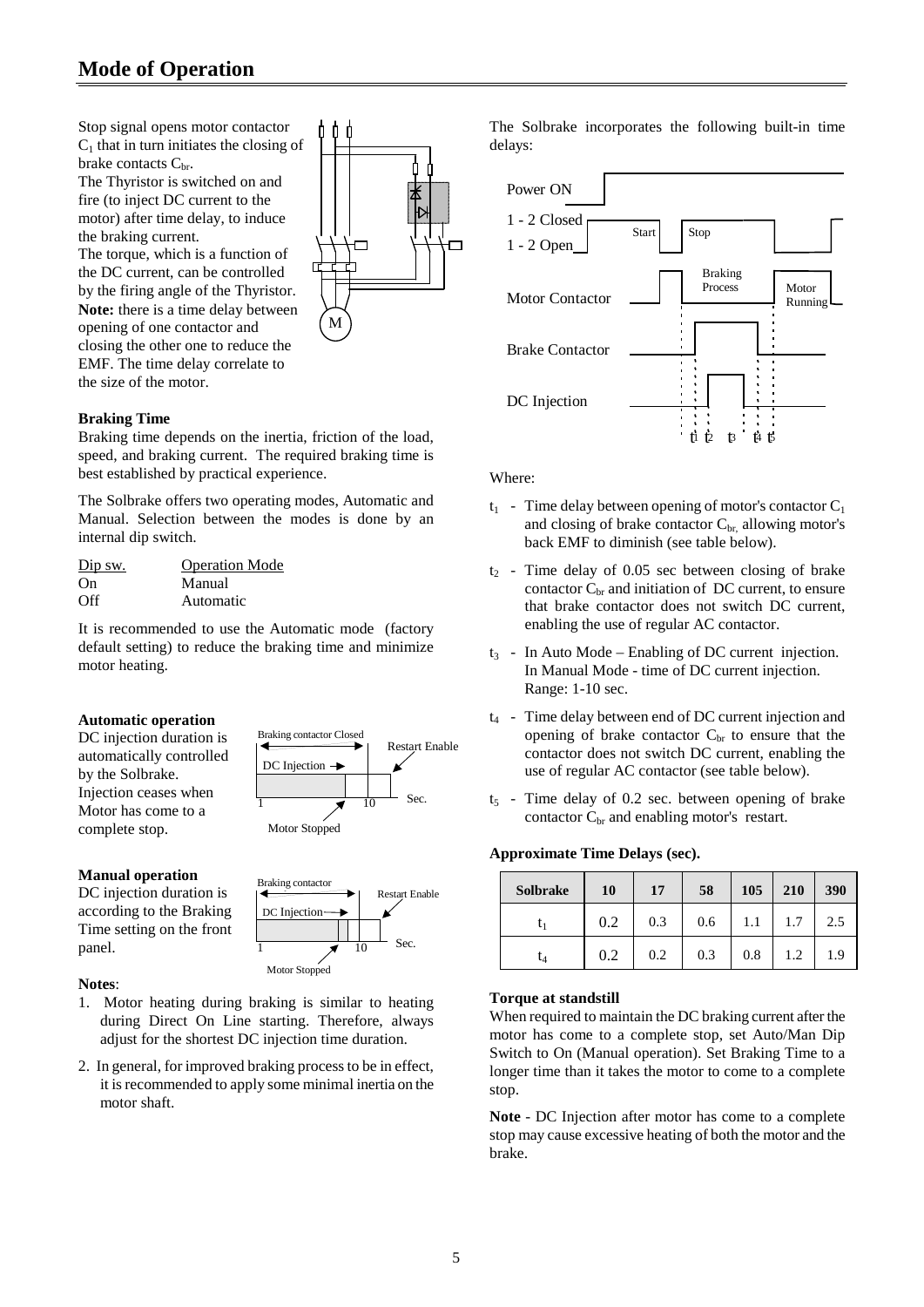# **Solbrake with Direct on Line Starter**

Motor contactor  $C_1$  (with one N.O + two N.C contacts).

- Contact  $C1$  Holding N.O contact of contactor  $C_1$
- \* Contact  $C1$  auxiliary N.C contact of contactor  $C_1$ , initiates the braking process.
- \* Contact **C1** auxiliary N.C contact of motor contactor acts as an interlock preventing operation of brake contactor as long as motor contactor is closed.

Brake contactor  $C_{\text{br}}$  (with one N.C contacts).

\* Contact C<sub>br</sub> - auxiliary N.C contact of contactor C<sub>br</sub>, acts as an interlock preventing operation of motor contactor as long as brake contactor is closed.

## **Note:**

It is recommended to electro mechanically interlock contactors  $C_1$  and  $C_{\text{br}}$ .

#### Solbrake contacts

- **\* Ca** contact (Solbrake terminals 3-4), contact closes when Mains voltage is connected to Solbrake terminals and terminal 1-2 are open.
- \* **Cb** contact (Solbrake terminals 5-6), closes upon stop signal and contact terminals  $1-2$  closes after time delay  $t_1$ .

#### **Notes**

- \* Motor contactor  $C_1$  cannot be operated when Mains voltage is not connected to terminals  $L_1$  and  $L_2$  (internal contact Ca in Solbrake, controlling motor contactor, closes after Mains voltage is connected and terminal 1-2 are open.
- \* When operating in Manual mode, DC injection will stop after time delay  $t_3$  as set on the Braking Time potentiometer.

# **Operation**

Upon start signal, as  $Ca$  is closed, motor contactor  $C_1$ closes, motor will operate and contact  $C_{1-1}$  opens.

Upon stop signal, motor contactor  $C_1$  opens, contact  $C_{1-1}$ closes and initiates the braking process.

Contact Ca opens, preventing motor contactor operation, and after time delay t1 contact  $C<sub>b</sub>$  closes, closing the brake contactor  $C_{\text{br}}$ .

The yellow LED on Solbrake front panel will light up indicating that brake contactor is closed.

After time delay of approx. 0.05 sec. DC current will be injected to motors' winding.

The yellow LED on Solbrake front panel will light up indicating that braking current is now injected to the motor.

The DC injection will automatically cease when motor comes to a complete stop (when Automatic mode is selected) and the yellow LED turns off.

Contact Ca closes after time delay  $t_5$ , permitting motor restarting.

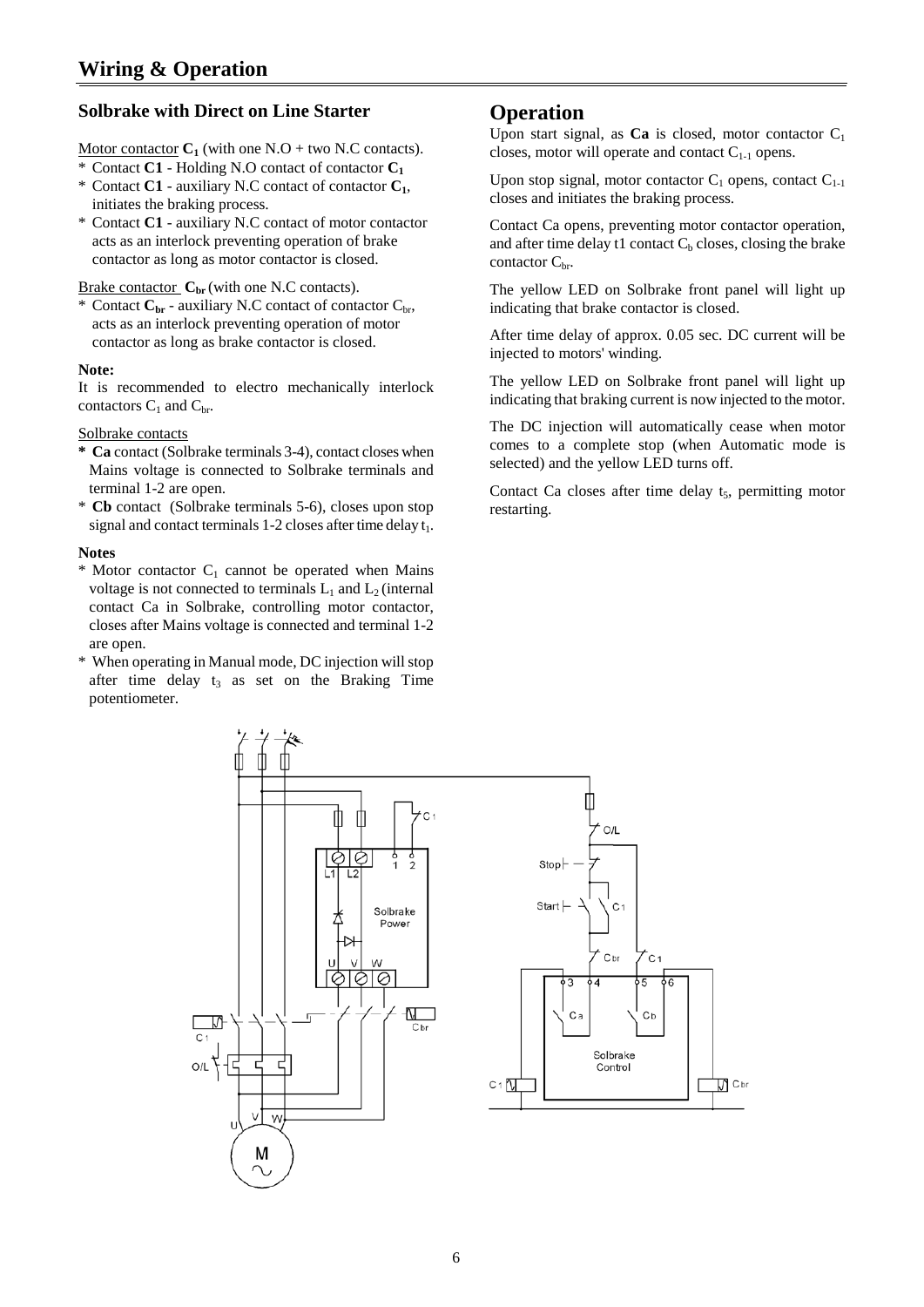# **Emergency Brake**

A dedicated Emergency Stop button, with two contacts initiates braking.

When Stop contact is opened, contactor  $C_1$  opens, the Solbrake is not initiated.

When Emergency Button is pressed, the Emergency Contact is opened and the N.O. contact of the Emergency Stop closes and initiates the braking process.

When Emergency Stop contact is opened, C1 contactor opens and the Solbrake is operated, initiating the braking process.





Cbr - Solbrake Contactor.

- Cf Forward Contactor
- Cr Reversing Contactor

Mechanically Interlocked Contactors.

Braking process is initiated when Contactors Cf or Cr open.



# **Star-Delta**

- Cbr Solbrake Contactor.
- Cs Star Contactor
- Cd Delta Contactor
- Cl Line Contactor
- T1, T2 Timer Relays

Braking process is initiated when Contactors Cd,Cs & Cl will open. Hence, a mechanical interlock between Cbr and Cl is recommended.

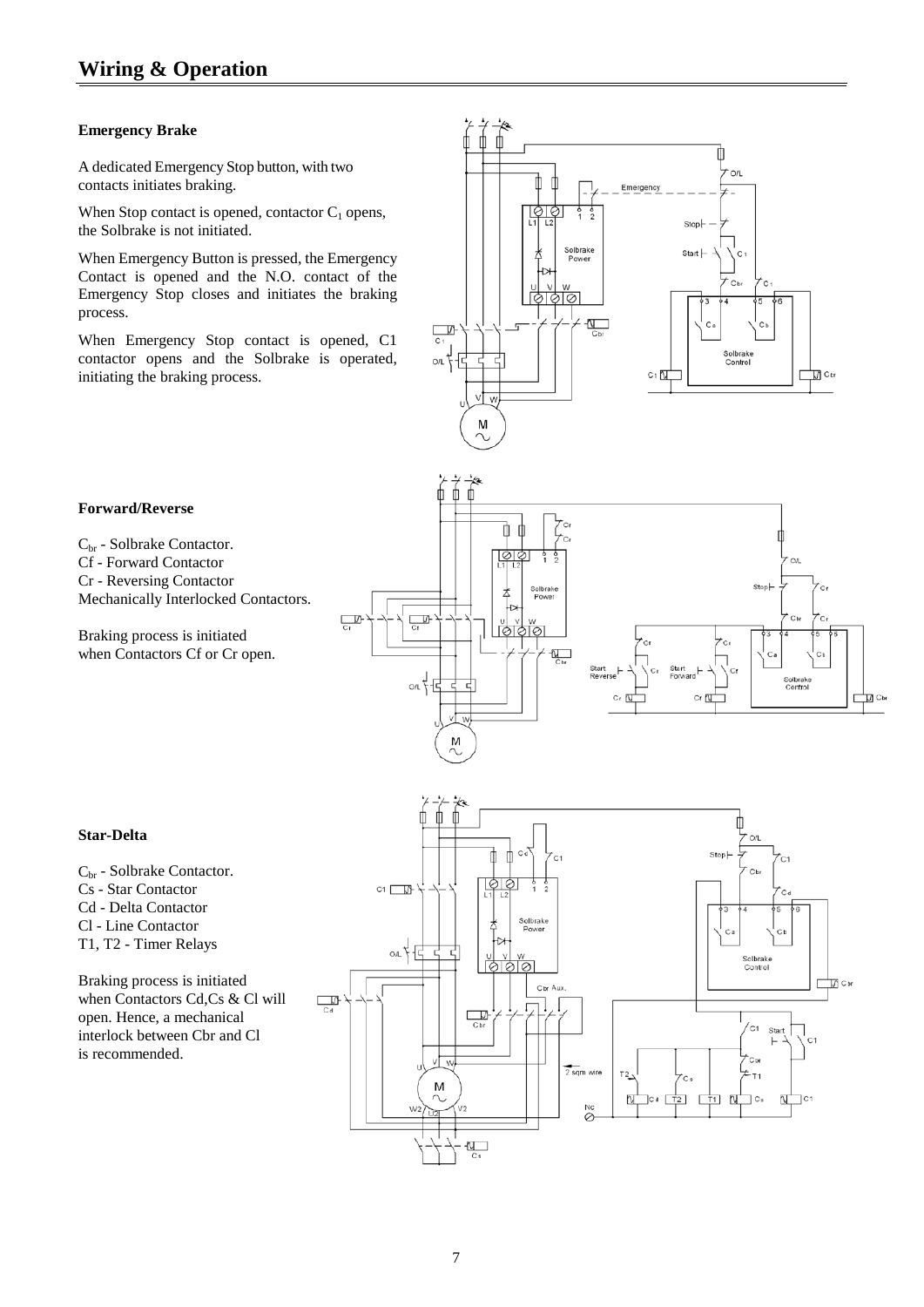#### **Star-Delta Forward / Reverse**

- Cf Forward Contactor
- Cr Reversing Contactor
- $\mathrm{C_{br}}$  Solbrake Contactor
- Cs Star Contactor
- Cd Delta Contactor
- Cl Line Contactor
- T1, T2 Timer Relays

Braking process is initiated when Contactors Cd, Cs, Cf & Cr will be open. Hence, an electrical interlock between Cbr and Cf & Cr is recommended.

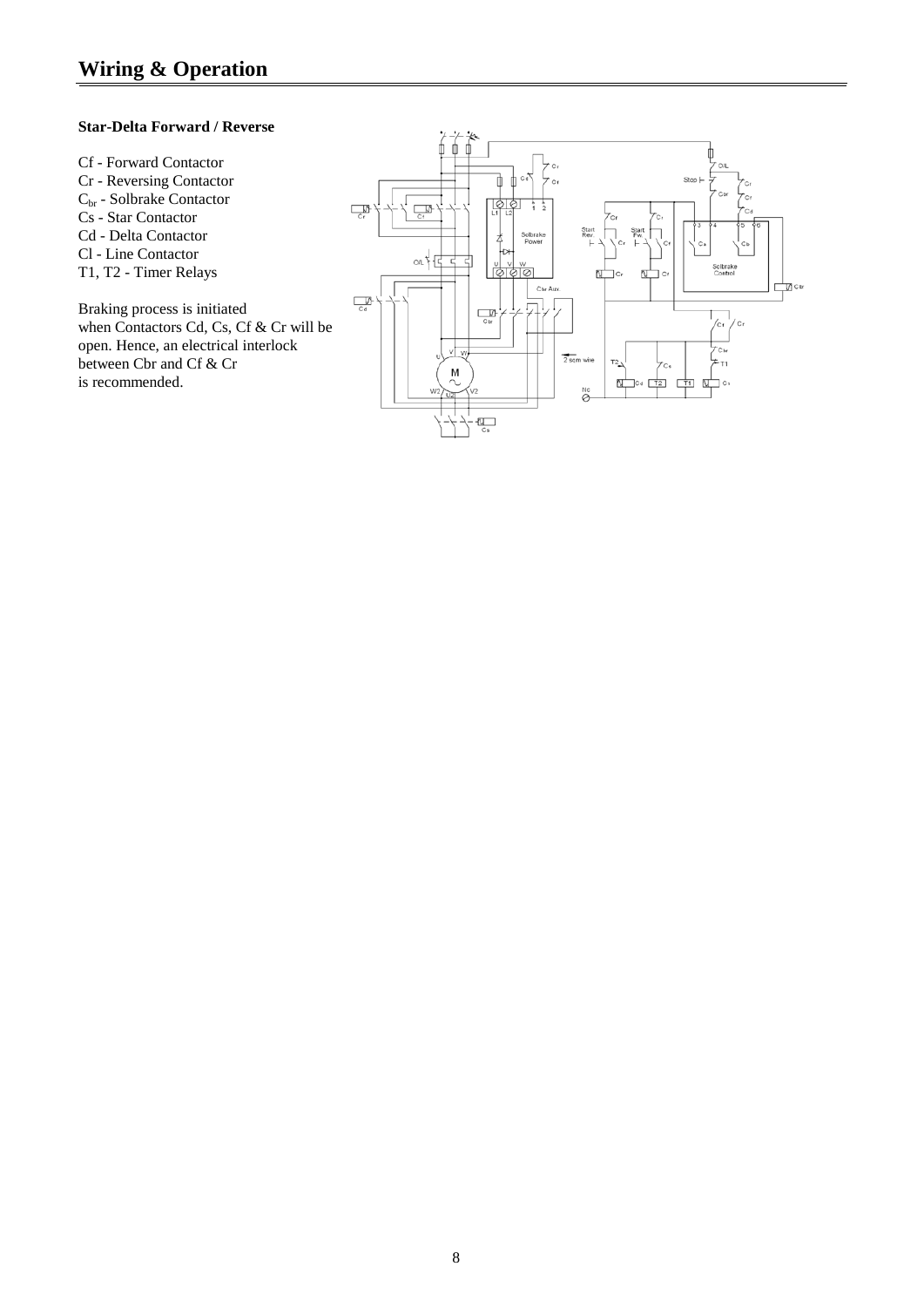

## **Braking torque**

Determines the value of DC current the Solbrake injects to the motor. The Solbrake can produce a braking current of up to four times motor's nominal current.

A too high setting may cause a fast stop and high mechanical shock. A too low setting may result in prolonged time until motor stops.

# **Braking Time**

- **\* For Automatic Time-out** The setting on the front panel determines the period of time during which the braking contactor is closed. DC current ceases automatically when the motor stops (Factory default internal Dip Switch setting) .
- \* **For Manual Time-out** The setting on the front panel determines the period of time during which DC current is injected to motor windings, regardless of when the motor stops (can be modified with the internal Dip Switch).



# **LED Display**

The Green LED indicates that power supply is connected to the Solbrake  $(L_1, L_2)$ .

The Yellow LED indicates that contactor  $C_{\text{br}}$  is closed. Motor restart is disabled when this LED is lit.

The yellow LED indicates that DC current is being injected in the motor windings.

During start-up the dip switch should be in the Off position for Automatic Time-Out.

- 1. Set Braking Torque to 5
- 2. Set Braking Time to 10
- 3. Start motor and wait until it reaches full speed.
- 4. Stop motor and check the braking procedure.
	- a) If braking has ceased and motor is still turning, increase braking Torque setting and try again.
	- b) If motor has stopped and the Yellow LED remains on, decrease Braking Time setting until the Yellow LED turns off shortly after the yellow LED has turned off.

**Note:** Set Braking Time potentiometer  $t_3$  to a slightly longer time than the time required for motor to come to a complete stop, even if the brake operates in an Automatic mode. This is required for two reasons:

- 1. Ensuring that even if the automatic time-out circuit did not sense that motor had stopped, the DC injection will cease shortly after motor stopped preventing excessive heating.
- 2. During time delay  $t_3$ , braking contactor remains closed even if the Automatic Time-Out circuit has stopped the DC current.

# **Measuring the Braking Current**

Approximate measurement of the braking current can be made with a true RMS ammeter.

#### **Trouble Shooting**

- 1. Disconnect Mains voltage and check that contacts 3-4 and 5-6 are open.
- 2. Connect power to  $L_1$  and  $L_2$ . The green LED (On) should light up.
- 3. Check that contact between terminals 3-4 is closed.
- 4. Check that contact between terminals 5-6 is open.
- 5. Start the motor. Motor contactor should close. If it doesn't, check connection to contactor.
- 6. Press Stop button; motor contactor should open and brake contactor should close after a short time delay. Simultaneously the Braking Time and DC injection LEDs should be lit. If LEDs do not light up, check that auxiliary contact of Mains contactor connected between control terminals 1-2 is closed.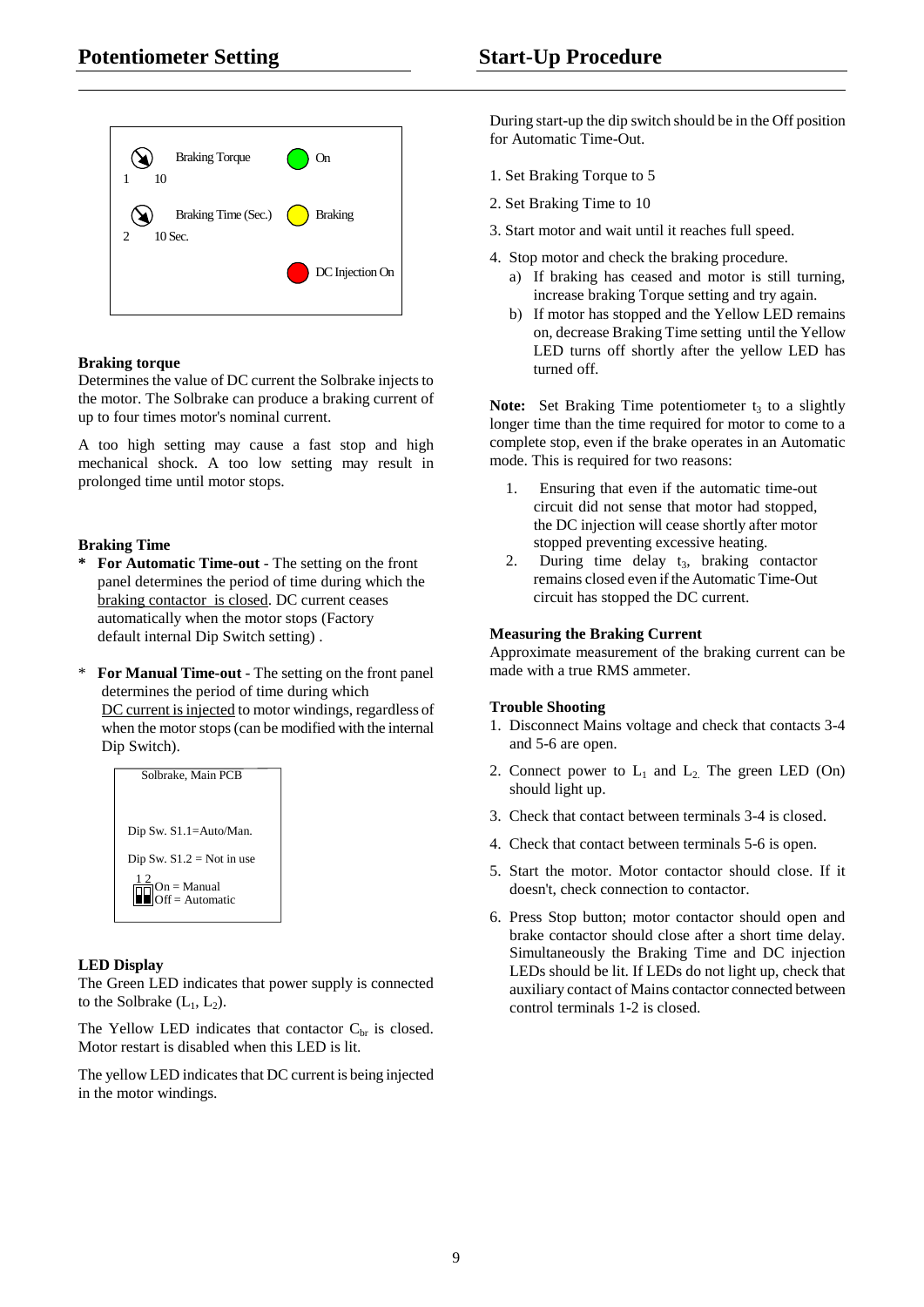| Max.          |                                                | <b>BUSSMAN</b>      |                  | <b>GEC ALSTOM</b>   |         | <b>SIBA</b>         |          | <b>FERRAZ-SHAWMUT</b><br>(IEC Style 690/700V) |                   |
|---------------|------------------------------------------------|---------------------|------------------|---------------------|---------|---------------------|----------|-----------------------------------------------|-------------------|
| <b>RVS-DX</b> | <b>Thyristor I<sup>2</sup>t</b><br>$(A^2$ Sec) | <b>Rated</b><br>(A) | P/N              | <b>Rated</b><br>(A) | P/N     | <b>Rated</b><br>(A) | P/N      | <b>Rated</b><br>(A)                           | P/N               |
| Solbrake 10   | 400                                            | 30                  | FWP 30B          | 32                  | B210612 |                     |          | 32                                            | <b>URD 000-32</b> |
| Solbrake 17   | 5,000                                          | 50                  | FWP 50B          | 63                  | B210615 |                     |          | 63                                            | 6.6URD30D11A0063  |
| Solbrake 31   | 12,000                                         | 125                 | <b>FWP 125A</b>  | 100                 | X320063 |                     |          | 100                                           | 6.6URD30D11A0100  |
| Solbrake 58   | 15,000                                         | 150                 | <b>FWP 150A</b>  | 125                 | X320065 |                     |          | 125                                           | 6.6URD30D11A0125  |
| Solbrake 105  | 60,000                                         | 250                 | <b>FWP 250A</b>  | 200                 | D320071 | 250                 | SQB1-250 | 250                                           | 6.6URD30D11A0250  |
| Solbrake 210  | 200,000                                        | 500                 | <b>FWP 500A</b>  | 450                 | D320485 | 450                 | SQB1-450 | 450                                           | 6.6URD30D11A0450  |
| Solbrake 310  | 600,000                                        | 700                 | <b>FWP 700A</b>  | 630                 | H320489 | 630                 | SQB1-630 | 630                                           | 6.6URD31D11A0630  |
| Solbrake 390  | 700,000                                        | 700                 | <b>FWP 700A</b>  | 800                 | T320591 | 800                 | SQB1-800 | 800                                           | 6.6URD31D11A0800  |
| Solbrake 460  | 1,200,000                                      | 1000                | <b>FWP 1000A</b> | 1000                | W320593 | 900                 | SQB2-900 | 1000                                          | 6.6URD32D11A1000  |

**FUSE SELECTION (recommended values for mains supply of 400V)**

Notes: 1. The above table is for maximum stop current of 400 % of FLC, maximum time of 30 sec and rated voltage of 400 V (see note 3 for exception).

2. Rating may change with different external conditions such as ambient temperature, forced cooling etc. Refer to fuse manufacturer catalogs to confirm correct values.

3. Ferraz ratings are **simulated** for 4xIn, 4 times per hour with a 10 sec. stop time for each stop.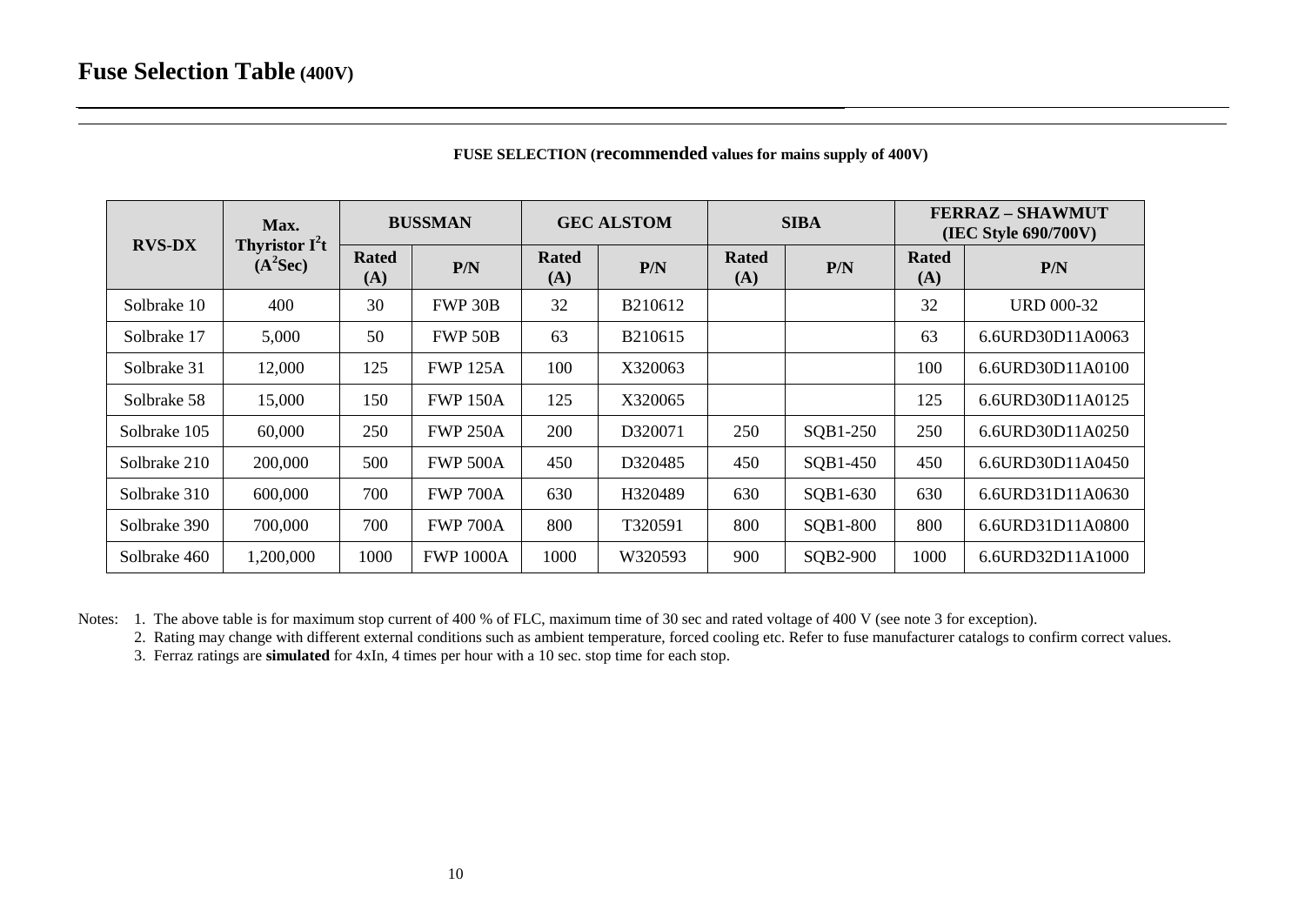# **Solbrake 10A**





# **Solbrake 17-58A**

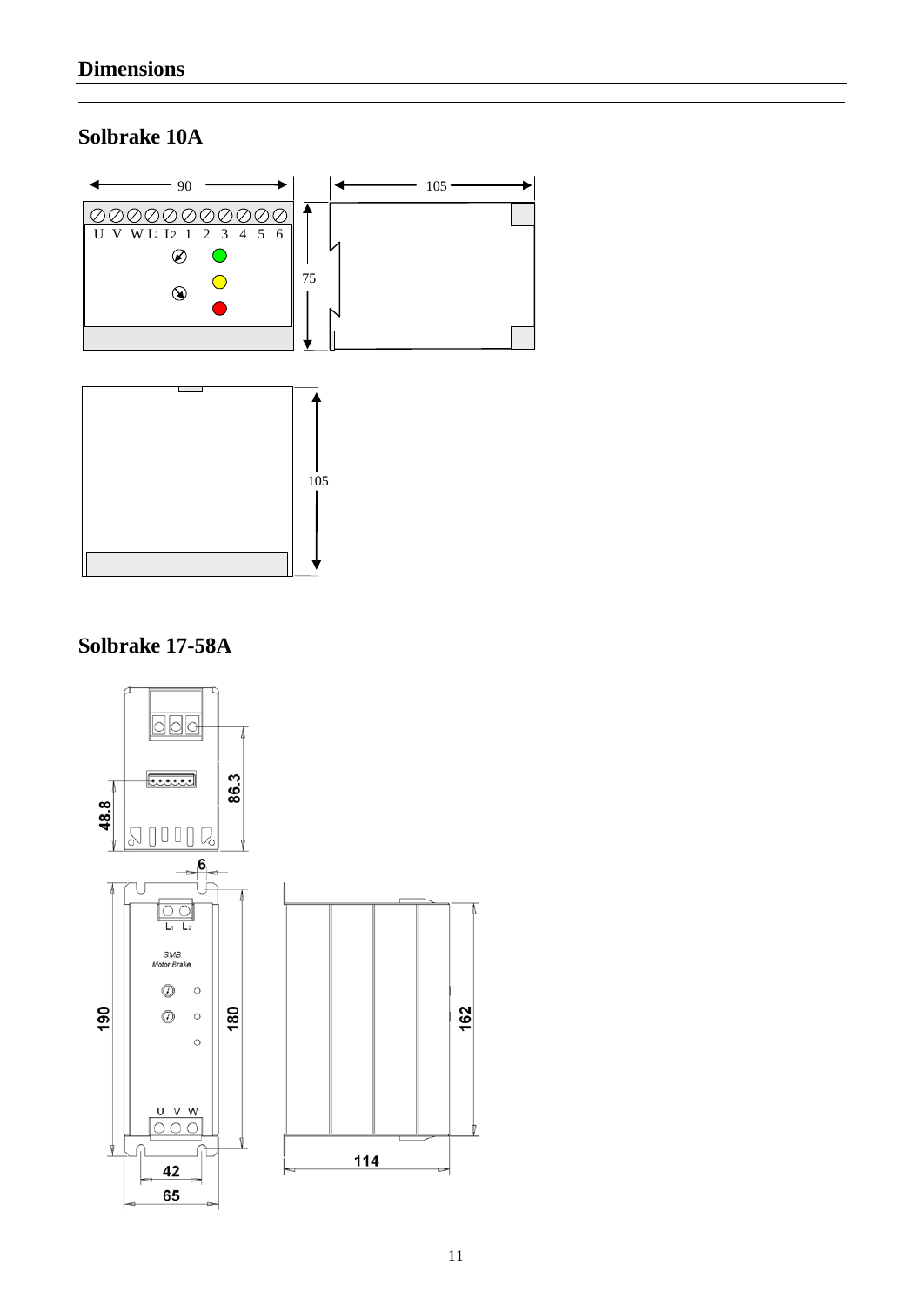# **Solbrake 105-210A**



# **Solbrake 310-460A**

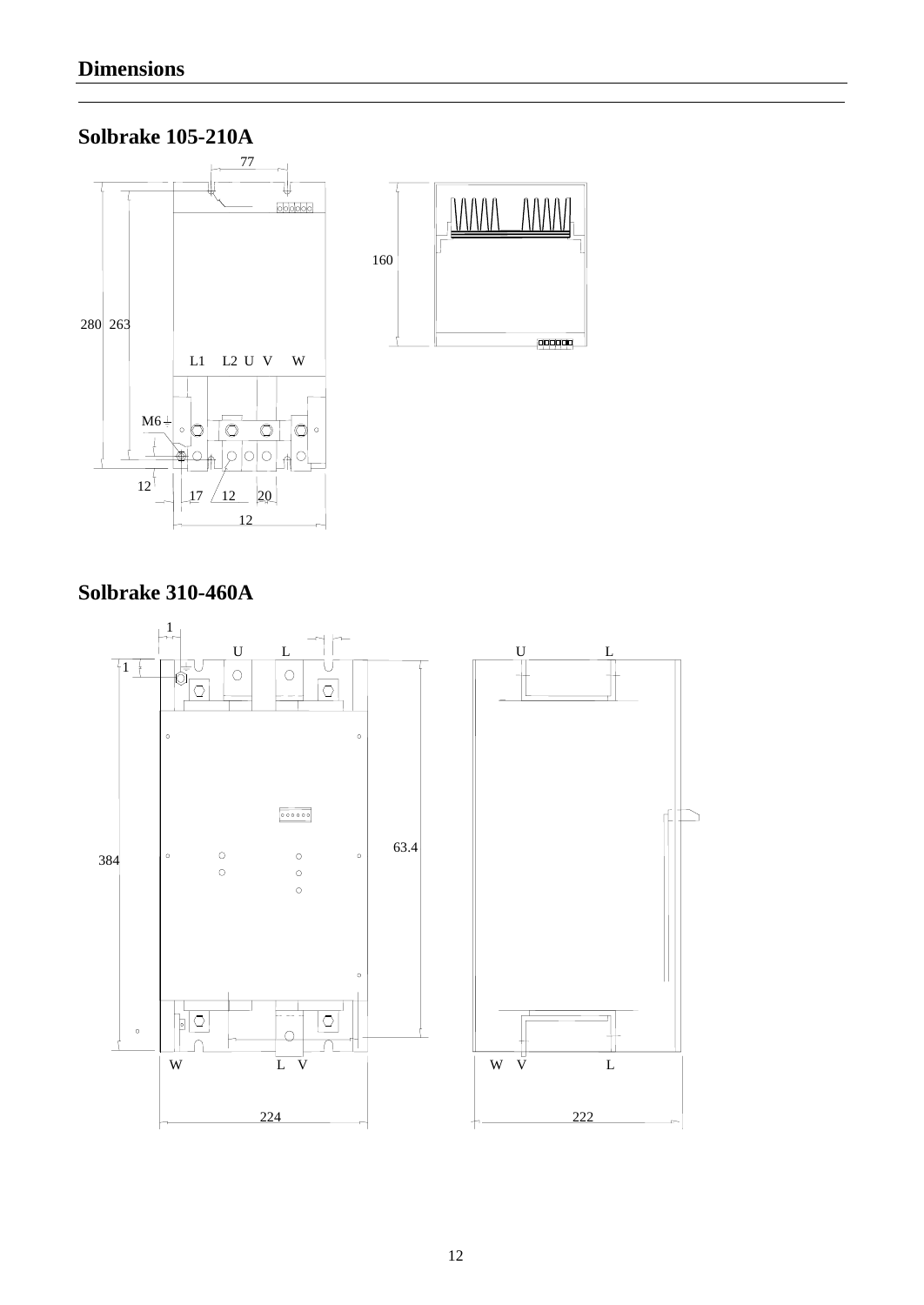| <b>Environment</b>             |                                                                                        |                                                                         |  |  |
|--------------------------------|----------------------------------------------------------------------------------------|-------------------------------------------------------------------------|--|--|
| Supply voltage                 | Two phase, line to line. 220-600VAC                                                    | $+10\% -15\%$                                                           |  |  |
|                                | $(690VAC$ for $210A - 460A)$                                                           |                                                                         |  |  |
| Frequency                      | $50/60$ Hz                                                                             |                                                                         |  |  |
| Load                           | Three-Phase, Three-Wire, Squirrel<br>Cage Induction Motor                              |                                                                         |  |  |
| Duty cycle                     | 10% max.                                                                               | 10 sec. operation, 90 sec. rest                                         |  |  |
| Degree of protection           | IP 20 up to 58A (IP00 up to 460A)                                                      |                                                                         |  |  |
| Altitude                       | 1000 m above sea level                                                                 |                                                                         |  |  |
| <b>Adjustments</b>             |                                                                                        |                                                                         |  |  |
| <b>Braking current</b>         | 1-10 for $0 - 4$ times FLC                                                             |                                                                         |  |  |
| Braking time                   | $2-10$ sec.<br>Optionally 1-30 sec.                                                    |                                                                         |  |  |
| <b>Protection</b>              |                                                                                        |                                                                         |  |  |
| Automatic stopped motor sensor | Switches off the DC injection automatically when motor has come to a<br>complete stop. |                                                                         |  |  |
| <b>Indications</b>             |                                                                                        |                                                                         |  |  |
| Indication lights (LEDs)       | ON - Green                                                                             | Illuminates when power is connected<br>to Solbrake on L1 and L2.        |  |  |
|                                | $C_{\text{br}}$ closed - Yellow                                                        | Illuminates when contactor $C_{\text{br}}$ is<br>closed.                |  |  |
|                                | DC Injection ON - Yellow                                                               | Illuminates when DC current is being<br>injected to the motor windings. |  |  |
| <b>Temperatures</b>            |                                                                                        |                                                                         |  |  |
| Operating                      | -10 $\degree$ to 50 $\degree$ C                                                        |                                                                         |  |  |
| Storage                        | -20 $\degree$ to 70 $\degree$ C                                                        |                                                                         |  |  |
| Relative humidity              | 93 % - non condensed                                                                   |                                                                         |  |  |